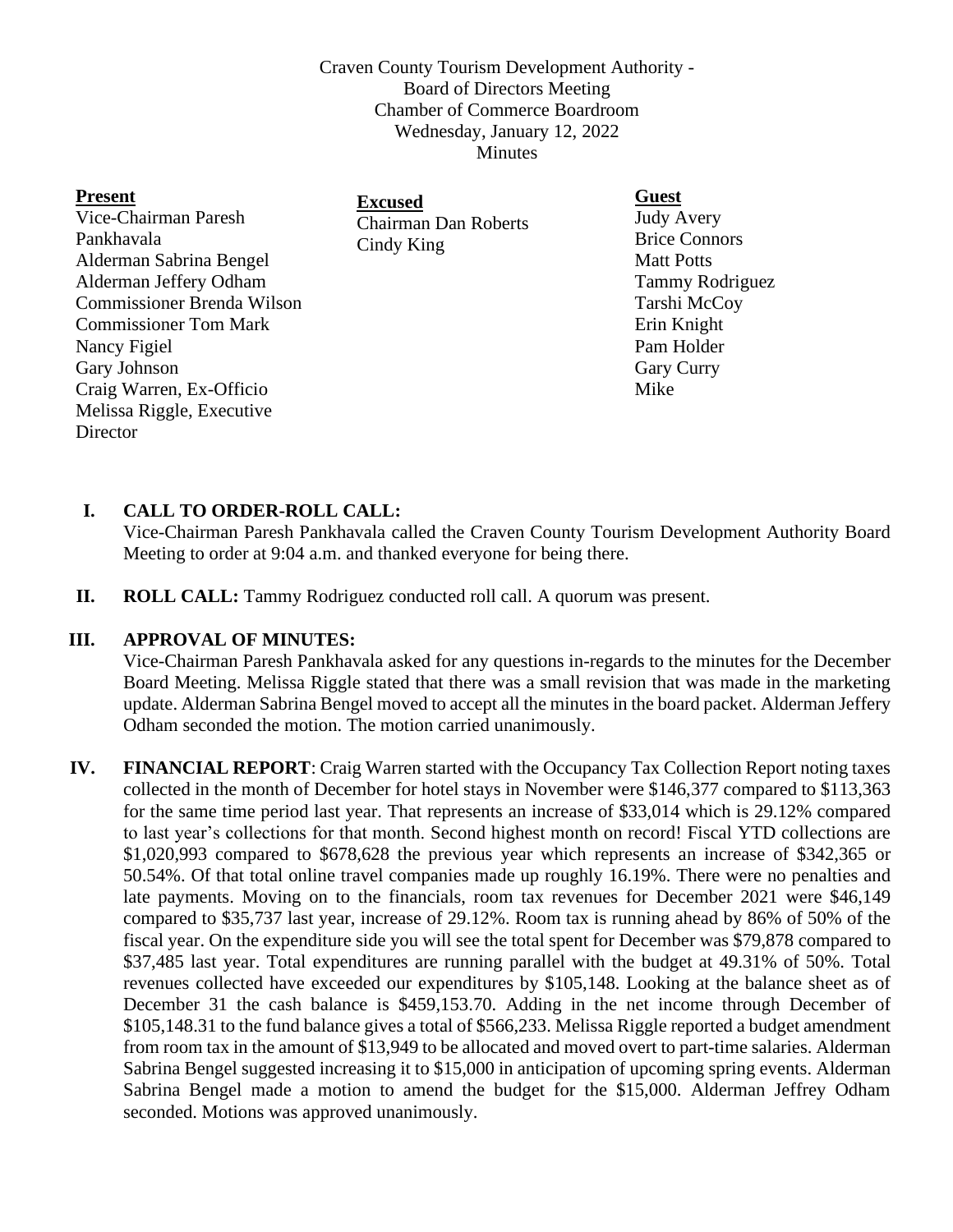**V. STR Report**: Vice-Chairman Paresh Pankhavala shared the STR report. New Bern's YTD numbers for occupancy was 70.2% compared to 60.2% in 2020. ADR was 111.49% compared to 96.59% in 2020 and RevPAR was 78.27% compared to 58.16% last year.

In Havelock YTD Occupancy was 53.4% compared to 49.4% last year. ADR was 83.97% compared to 77.12% in 2020. RevPAR was 44.87% compared to 38.11% last year.

**VI. EXECUTIVE DIRECTOR REPORT:** Melissa Riggle updated the board on the visitor traffic. The visitor log for December 2021 that showed 371 walk-ins and 136 walk-ins at the Cub House (weekends). There were 188 emails, 502 Southern Living Leads and 32 phone calls. We saw great numbers of visitors for all our December events including New Year's Eve. All Bed & Breakfasts reported a sold-out weekend and the hotels reported 85% occupancy. | Top interests that drive visitors here include Tryon Palace, walking tours, trolley tours. Beary Merry Events and our calendar of events page show a huge driving force for visitor as well. | Airbnb/Vrbo: From December 2020 to December 2021, we have had an increase of 4 new hosts, reinforcing the fact that these rentals will remain to be strong. 146 active rentals. **Large Groups and Events:** We have had 29 leads generated YTD. December had some good contracts. Lost business report shows that the group chose a different city due to lack of hotel rooms. Tarshi and Melissa attended the ANC show is December and spoke with several organizations interested ins coming to New Bern in 2023-2024. Reg booked a piece of business off the floor. We will be hosting AENC annual show in July. Their young professionals group takes up donations and donates them to the host city's choice nonprofit organization and we chose PIE. They dropped of donations of school supplies and a check. | Social District committee is meeting for our second time to lay the framework of the districts. | Sports committee met last week with the director of Run the East. Plans for a winter marathon are being worked on. **Press/PR/Media:** Our State Magazine has an article that features Baker's Kitchen this month. **Marketing:** Brice Connors congratulated Tryon Palace for a very successful Candlelight Ceremony, which had record breaking numbers. Nancy Figiel stated that Our State Magazine attended the Candlelight Ceremony and will be doing a feature on it as well. | New Bern is making a national debut in Southern Living Magazine | We will be focusing on Black History in the month of February with full page ads in Cary Magazine, and Our State Magazine. We will be utilizing our Try On Five Points mini-doc as well. We have redesigned our African American Heritage Walking Tours. | Matt Potts gave an update on social media ad campaigns (Google, Facebook, Instagram); Total Impressions: 1,552,259 Total Clicks: 24,650 Total Costs: \$6,498. | Web traffic is up more than 50% YOY in markets including Raleigh, Durham, Charlotte, Greensboro, Winston Salem, Wilmington, Fayetteville, Boston, Norfolk, Chicago, Orlando, Myrtle Beach, and Baltimore.40% of our web traffic is acquired through paid digital advertisements. Organic search traffic has increased by 61% YOY. | Ellie: Engagement rate: 13% Accommodations redirections increased by 12% MOM, Food and Drink did decrease 6%. | Digital Influencers: Influencer marking Report Card shows that we reach 96,209 impressions on social media pages (Tik Tok, Instagram, blog pages). | Print ad placements include Cary Magazine: A full-page ad featuring an image that was shot during our fall photo shoot. Heart of NC Weddings: full-page ad. |

### **VII. HAVELOCK TOURISM & EVENT CENTER DIRECTOR'S REPORT:**

Pam Holder: Updates and renovations made to the facility included new ceiling cover, new acoustic panels ordered and will be installed in February, and the folding wall will be recovered with coordinating vinyl. December Revenue: \$15,601.27 | Statistics: Visitors 100, Event Gusts 1,046, Total Visitors 1,146, Telephone: 14, Email: 6, Elie: 5. | Website statistics: New Visitors 358, Total Visitors 369, Sessions 449, Page Views 1,043.